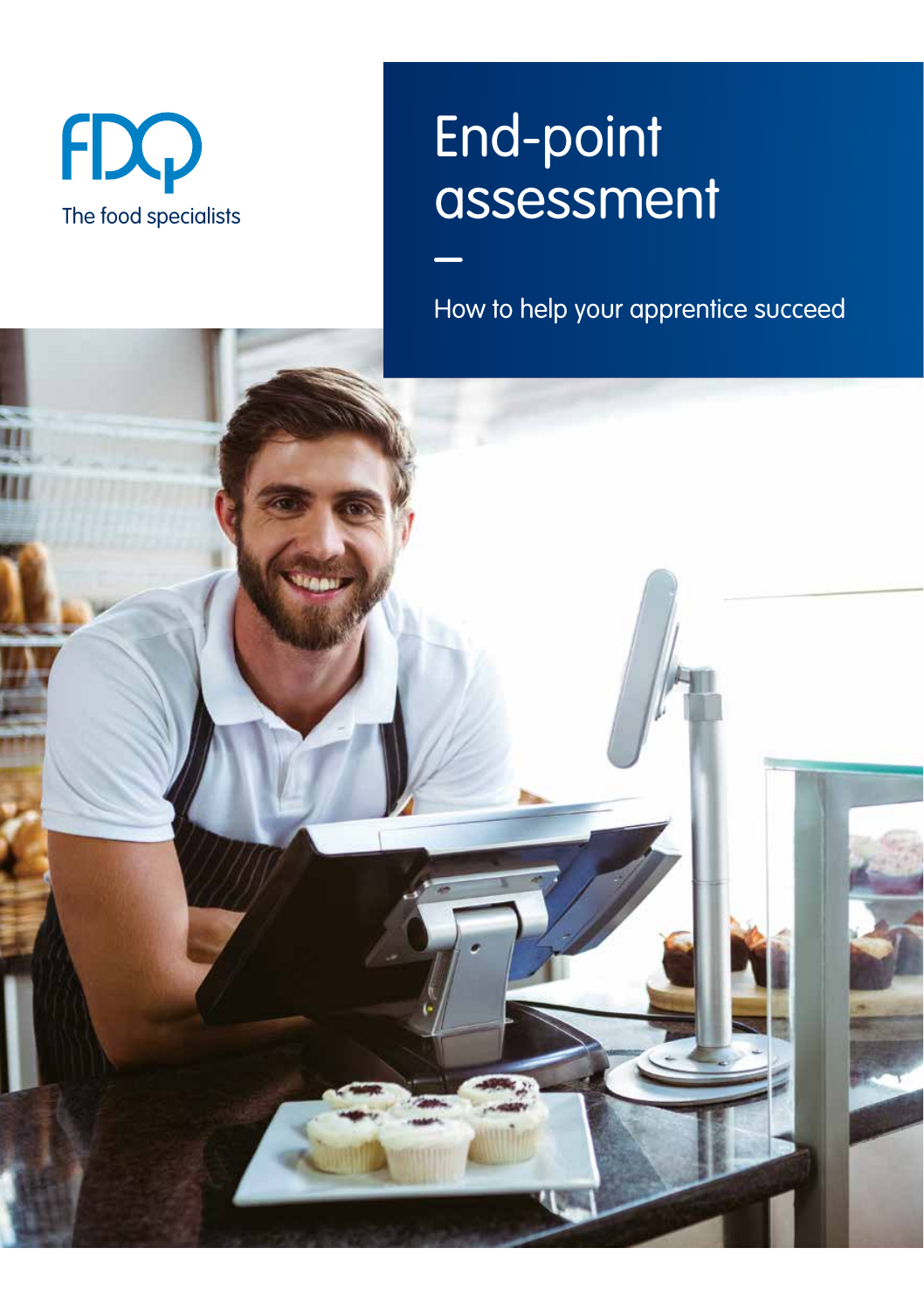# What is end-point assessment? **–**

End-point assessment (EPA) is the series of rigorous tests an apprentice takes at the end of their apprenticeship to prove they can do the job they have been training for.

They are taken by apprentices only when you as their employer are satisfied that they are ready. This stage is called the "gateway". It usually involves a meeting with the training provider and apprentice to confirm that the apprentice has achieved all the mandatory elements of their apprenticeship. They also need to be well-practised in all required practical skills and have successfully completed any preparation materials. EPAs are graded as set out in the published assessment plan and the apprenticeship certificate is only awarded after EPA is successfully completed.

#### Give your apprentice the best chance of success with the EPA 5 step plan

1. Agree learning needs with your provider<br>
3. and where responsibilities for learning lie

Have regular progress reviews with your apprentice and provider

Ensure your apprentice actively uses the support materials provided

4. Familiarise yourself with the EPA requirements and give your apprentice plenty of opportunities to practise

5. Check your apprentice has the correct equipment for EPA day



Employees with nationallyrecognised qualifications add credibility to your training